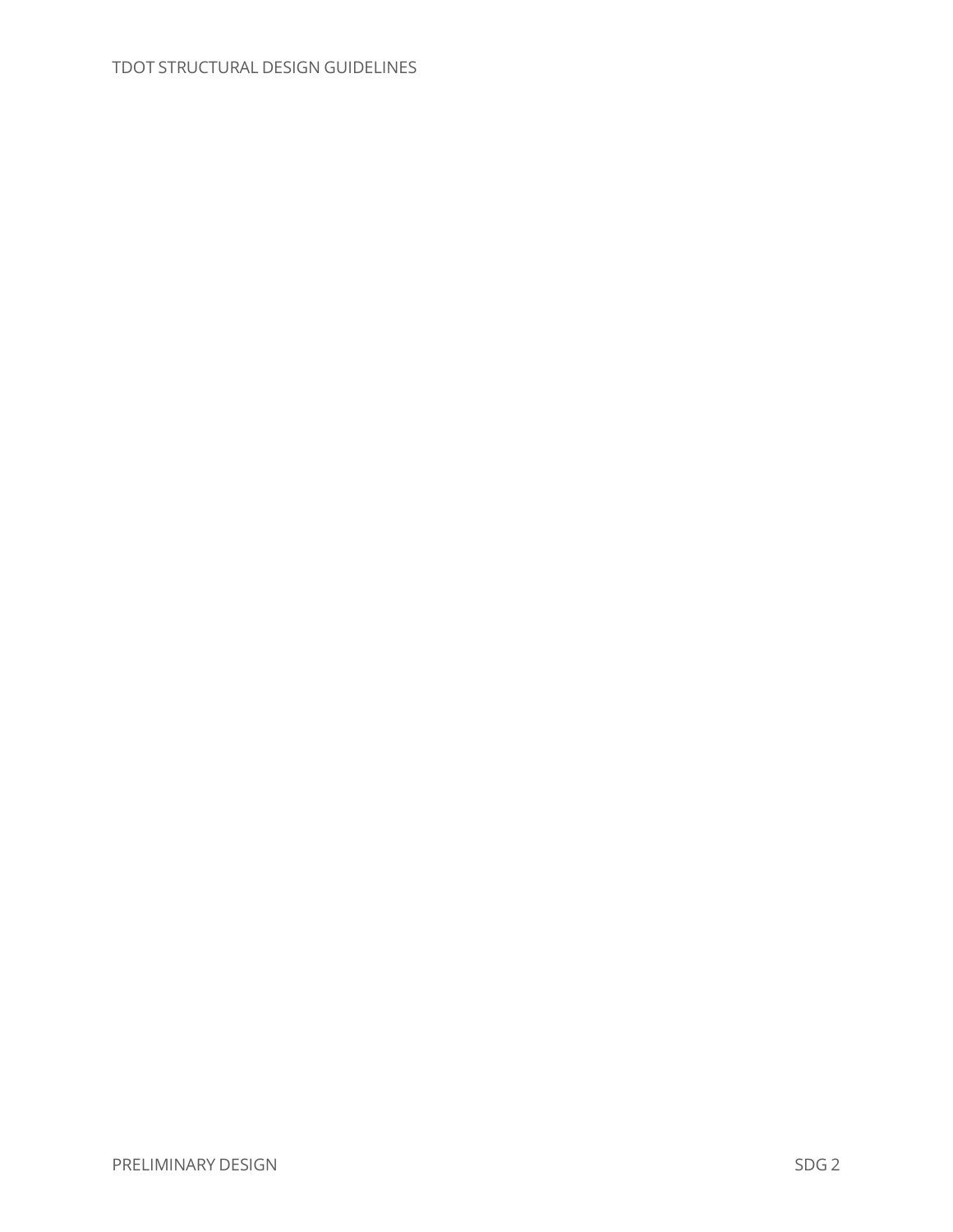# <span id="page-2-0"></span>**Table of Contents**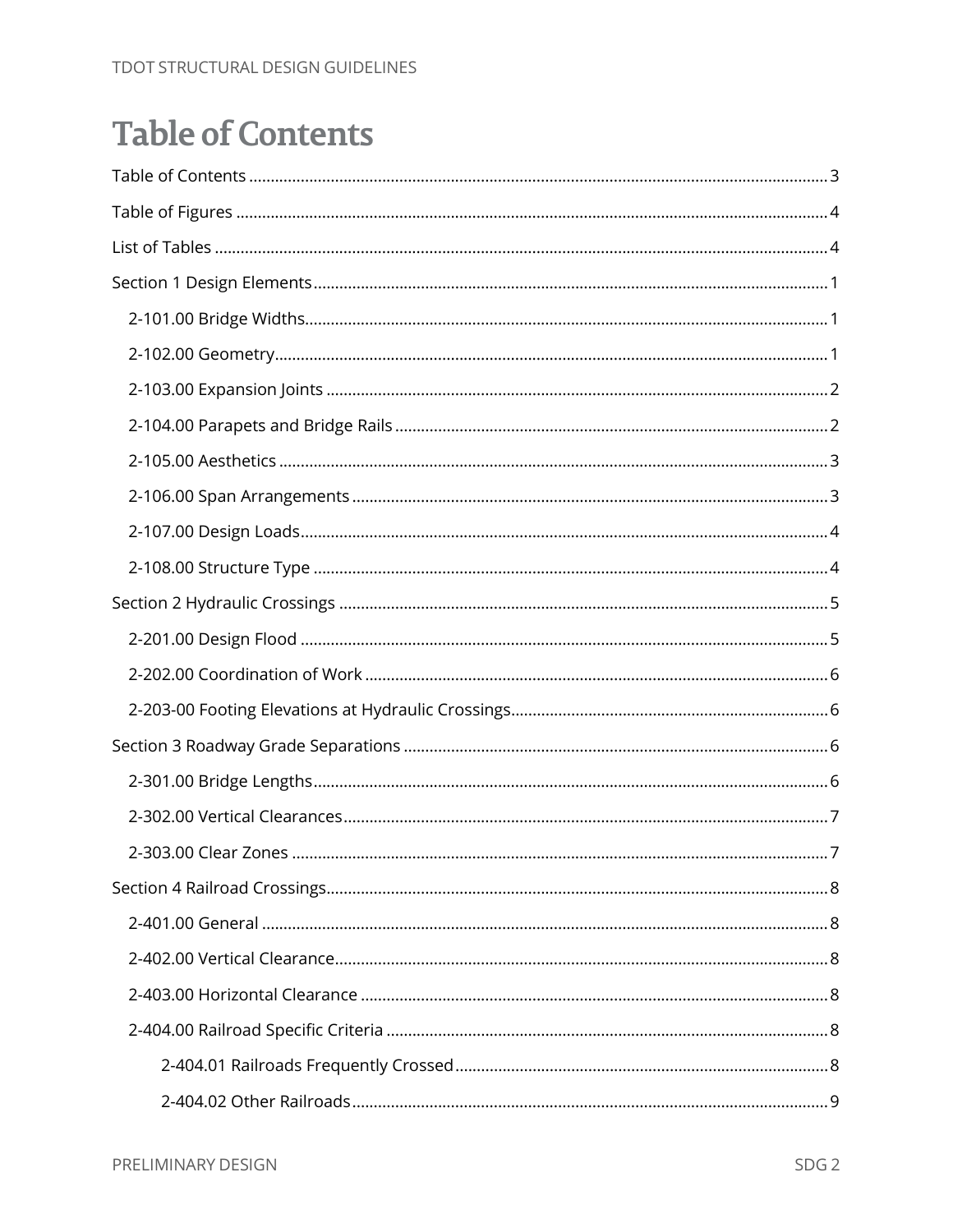# **Table of Figures**

# <span id="page-3-0"></span>**List of Tables**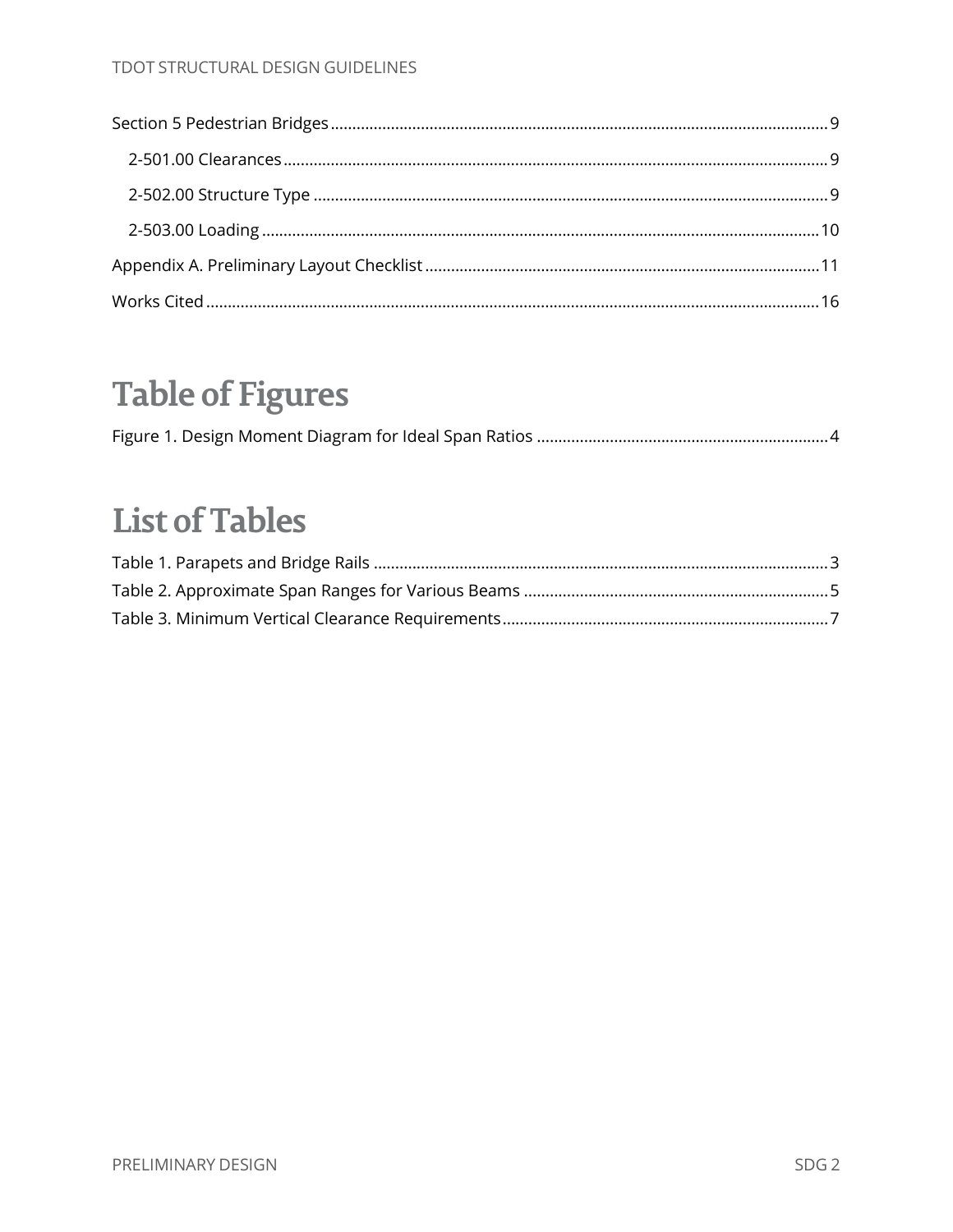# <span id="page-4-0"></span>**Section 1Design Elements**

The key design element for preliminary bridge design is the preliminary layout. The preliminary layout is derived from roadway information from the initial studies plans provided by the Roadway Design Division for all types of grade crossings. For hydraulic crossings, the Hydraulic Design Section will provide the hydraulic layout to the Structures Design Section. The Hydraulic Design Section may provide a draft hydraulic layout initially (one that is not stamped and is subject to change.) The Hydraulic Design Section shall be consulted before significant changes are made to details shown on the hydraulic layout.

The preliminary layout is typically one or two sheets and consists of: elevation view, plan view, typical cross-section, general notes, grade sketch, and other relevant information. See Appendix A for a preliminary layout checklist.

# *2-101.00 Bridge Widths*

<span id="page-4-1"></span>Bridge widths shall generally match the roadway typical section to include the roadway traffic lanes, full width shoulders, and the width of the top of parapets or bridge rails. Roadways with sidewalks typically also have curbs and gutters. The curb width is 6", and the gutter width is 2'-0". Do not place curbs and gutters on bridges. In order to allow water flowing in the gutter (outside the bridge limits) and along the sidewalk (on the bridge) to continue flowing in the same line of direction, provide 2'-0" of bridge width to account for the gutter width. Also, add 6" to the sidewalk width shown on the roadway plans to account for the curb width.

When the deck drain design is received from the Hydraulic Design Section, verify that drains are not located over roadways, sidewalks, multi-use paths, greenways, railroads, bents, or piers. Sidewalks and any barriers not located along the slab edges prevent the use of parapet drains. Type 2 grate drains with downspouts are required in these cases when drains are necessary. When these drains conflict with beam top flanges, they shall be rotated 180 degrees if doing so eliminates the conflict and the slope within the drain still allows it to drain freely. Otherwise, the beam location must be changed to eliminate the conflict.

#### *2-102.00 Geometry*

<span id="page-4-2"></span>Wherever roadway grade and alignment will permit, the following criteria will result in the optimum structure from the standpoint of ease of construction, ease of design, economy, and safety: skew should approach 90 degrees where possible, alignment should be on a tangent, and grade should be moderate. The Structures Division measures skew between the substructure centerline and the centerline of survey or a tangent line to a curved centerline of survey. This is the complimentary angle to the skew angle as defined by AASHTO.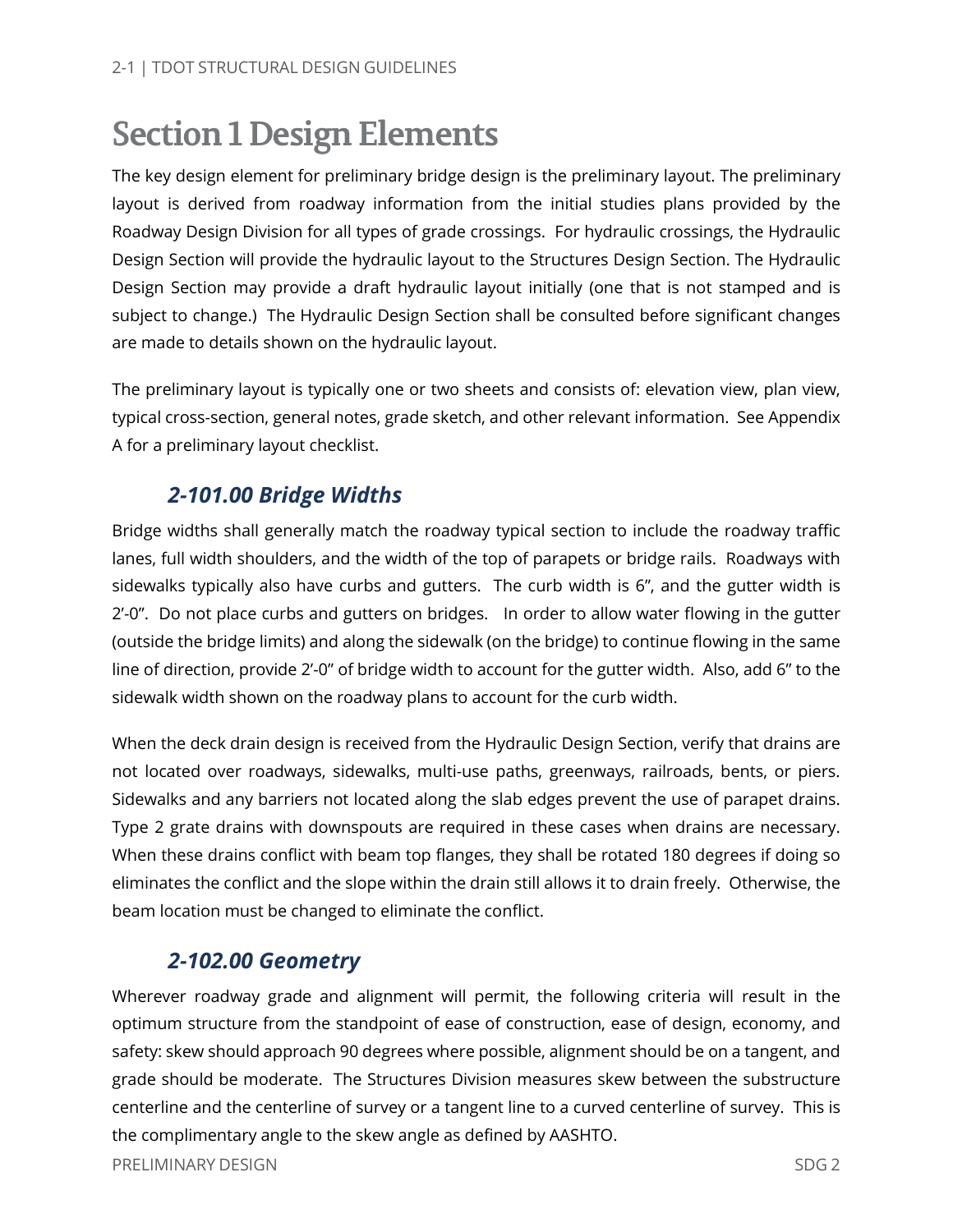- 1. Cross-Slope The bridge cross-slope shall conform to that of the roadway pavement, except the shoulders should normally have the same cross-slope as the traffic lanes to avoid unnecessary breaks in the slope across the bridge deck. If water is crossing three or more lanes, consult the Hydraulic Design Section for guidance. Superelevation transitions should be avoided on bridges wherever possible in order to facilitate deck drainage and construction.
- 2. Grades Sag vertical curves, grades flatter than 1%, and superelevation transitions resulting in a zero cross-slope may present significant design and safety challenges when located on bridge decks. While it may be impossible to avoid these elements due to other restricting factors such as constricted right-of-way or clearance requirements, reasonable effort should be made to avoid including them on bridge decks when possible. Consult with the Design Manager and the Regional Project Development staff as soon as issues are discovered.

# *2-103.00 Expansion Joints*

<span id="page-5-0"></span>Bridges shall be continuous from abutment to abutment with no expansion joints in the slab whenever possible without exceeding pile deflection limits or other project-specific design criteria. For longer bridges, expansion joints may be required due to the anticipated thermal movement. When integral abutments on piles are used, expansion joints are typically not required for prestressed concrete beam bridges less than 800 feet in length and steel girder bridges less than 425 feet in length.

When an expansion joint is required and the total required movement at the joint does not exceed 4 inches, specify a 4" strip-seal expansion joint on the plans (even if all 4 inches of movement is not required.) Strip-seal expansion joints are built and installed according to [STD-](https://www.tn.gov/content/dam/tn/tdot/roadway-design/documents/standard_drawings/structure_standard_drawings/current/new-structures/STD3-1.pdf)[3-1](https://www.tn.gov/content/dam/tn/tdot/roadway-design/documents/standard_drawings/structure_standard_drawings/current/new-structures/STD3-1.pdf) and [STD-3-2.](https://www.tn.gov/content/dam/tn/tdot/roadway-design/documents/standard_drawings/structure_standard_drawings/current/new-structures/STD3-2.pdf)

When an expansion joint is required and the total required movement at the joint exceeds 4 inches, a modular expansion joint is required. Modular expansion joints are proprietary joints and therefore do not have accompanying TDOT Standard Drawings. The contractor shall submit shop drawings for modular joints for review and approval.

### *2-104.00 Parapets and Bridge Rails*

<span id="page-5-1"></span>Parapets are solid barriers. Bridge rails consist of horizontal rails and vertical posts. For new bridge construction and widenings, specify one of the parapets or bridge rails in Table 1. Note that the parapet and bridge rail height requirement for bike lanes is 42" (AASHTO 13.9.2). When bike lanes are present, ensure that this requirement is met.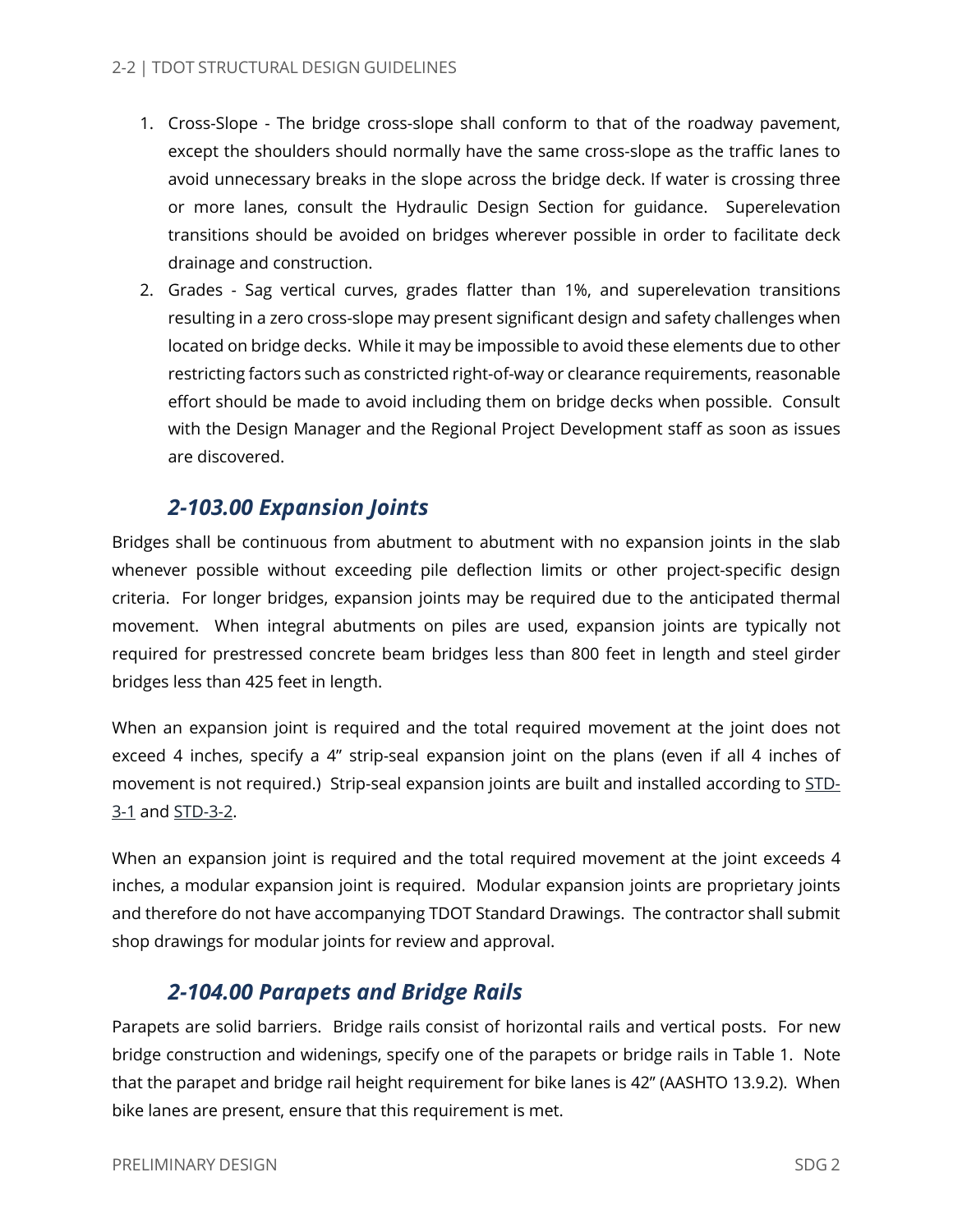| <b>Name</b> | <b>Type</b> | <b>Notes</b>                                                                                                                              |
|-------------|-------------|-------------------------------------------------------------------------------------------------------------------------------------------|
| STD-1-1SS   | parapet     | This parapet is the default choice when no sidewalk is present.                                                                           |
| STD-7-1     | bridge rail | This bridge rail is for use as directed by Hydraulics when flood water<br>is permitted to overtop the roadway.                            |
| STD-11-1    | parapet     | This parapet is the default choice when a sidewalk is present.                                                                            |
| $STD-11-2$  | bridge rail | This bridge rail is for use in special cases for aesthetics when the<br>maximum design speed is 45 mph or less.                           |
| STD-11-3    | bridge rail | This bridge rail is for use in special cases for aesthetics when a<br>sidewalk is present and the maximum design speed is 45 mph or less. |
| STD-11-4    | bridge rail | This bridge rail is for use in special cases for aesthetics. Also see STD-<br>11-4A for additional details.                               |

**Table 1. Parapets and Bridge Rails**

### <span id="page-6-2"></span>*2-105.00 Aesthetics*

<span id="page-6-0"></span>A well-proportioned, aesthetically pleasing bridge generally has a slender appearance and smooth lines. If possible, the bridge should complement the roadway setting and blend with the natural surroundings. An aesthetically pleasing appearance can usually be achieved with an insignificant increase in bridge cost. For special cases, aesthetic treatments can be added to projects. Consult with the Director for more information.

When designing hammerhead bents, the optimal slope of the bottom of the cap for aesthetics is 1V:4H. Round columns are generally more efficient and are aesthetically better than square or rectangular columns. However, round columns are not practical in every situation.

# *2-106.00 Span Arrangements*

<span id="page-6-1"></span>When flexibility for locating substructures is available, it is desirable to provide span ratios (end span/interior span) that produce approximately equal total design moments in all spans. The ideal span length ratios are given in Figure 1. Note that equal span lengths for prestressed concrete beams are allowed for symmetry.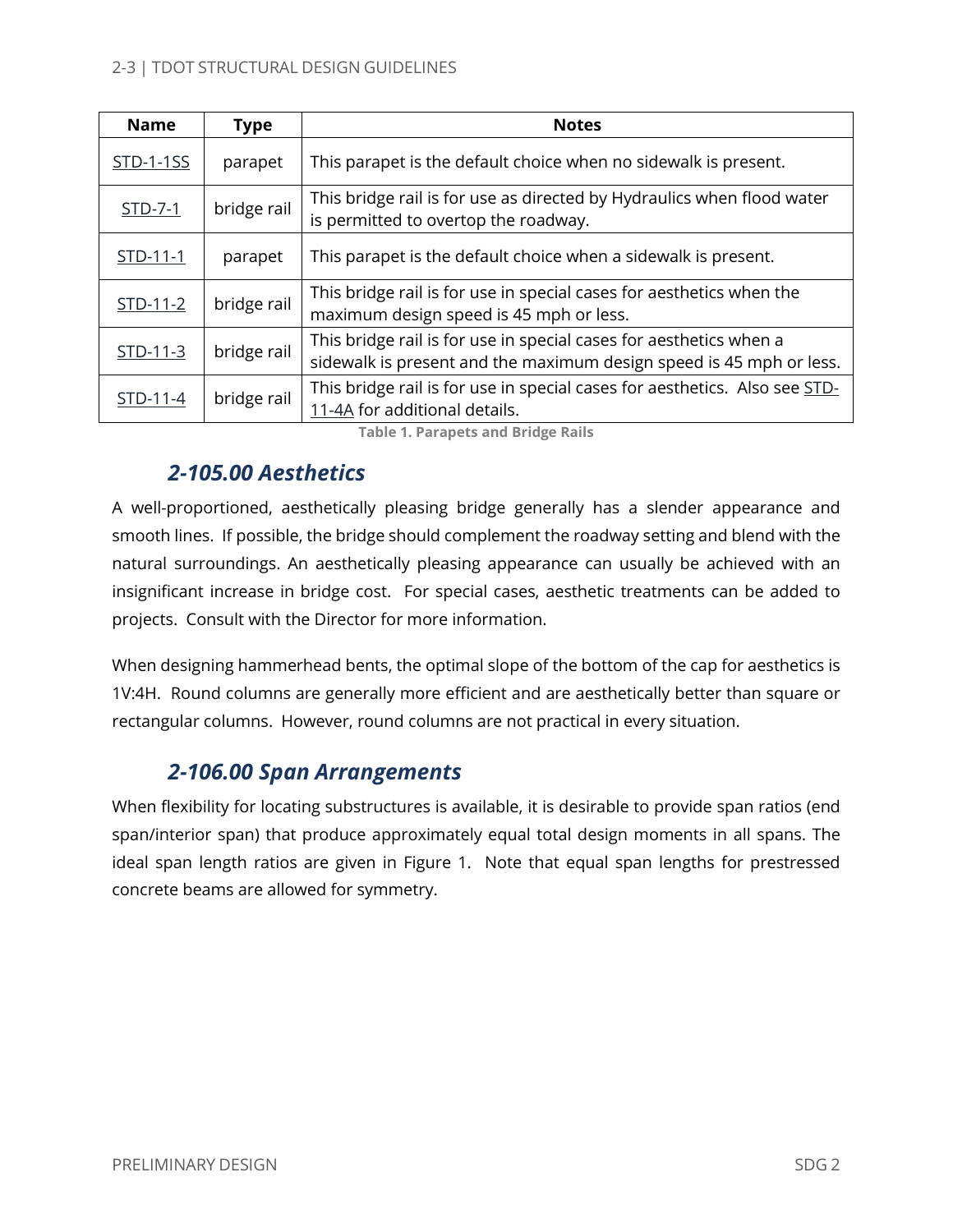

**Figure 1. Design Moment Diagram for Ideal Span Ratios**

### *2-107.00 Design Loads*

<span id="page-7-0"></span>All vehicular traffic bridges shall be designed for the HL-93 live load (AASHTO 3.6.1.2.) Design dead loads shall include 35 psf for a future asphalt wearing surface.

# *2-108.00 Structure Type*

<span id="page-7-1"></span>Structure type selection is influenced by design criteria such as: traffic, span lengths, economy, geometry, location, and aesthetics. Prestressed concrete beams are significantly less expensive than steel girders. Therefore, prestressed concrete beams shall be used unless steel girders are required due to the aforementioned design criteria or any other design criteria defined by the Design Manager. Accelerated Bridge Construction (ABC) techniques are now being considered for bridges where location constraints and time of construction closure are predominating factors for a project.

When selecting prestressed concrete beams, designers may refer to Table 2 or Section 6.9 of the PCI Bridge Design Manual 3<sup>rd</sup> Edition - Preliminary Design Charts. Please note that it is office policy that the BT-54 bulb-tee beam is generally preferred over the Type IV I-Beam for the applicable span range. Use BT-54 bulb-tee beams instead of Type IV I-Beams unless specific drainage design limitations impact the design.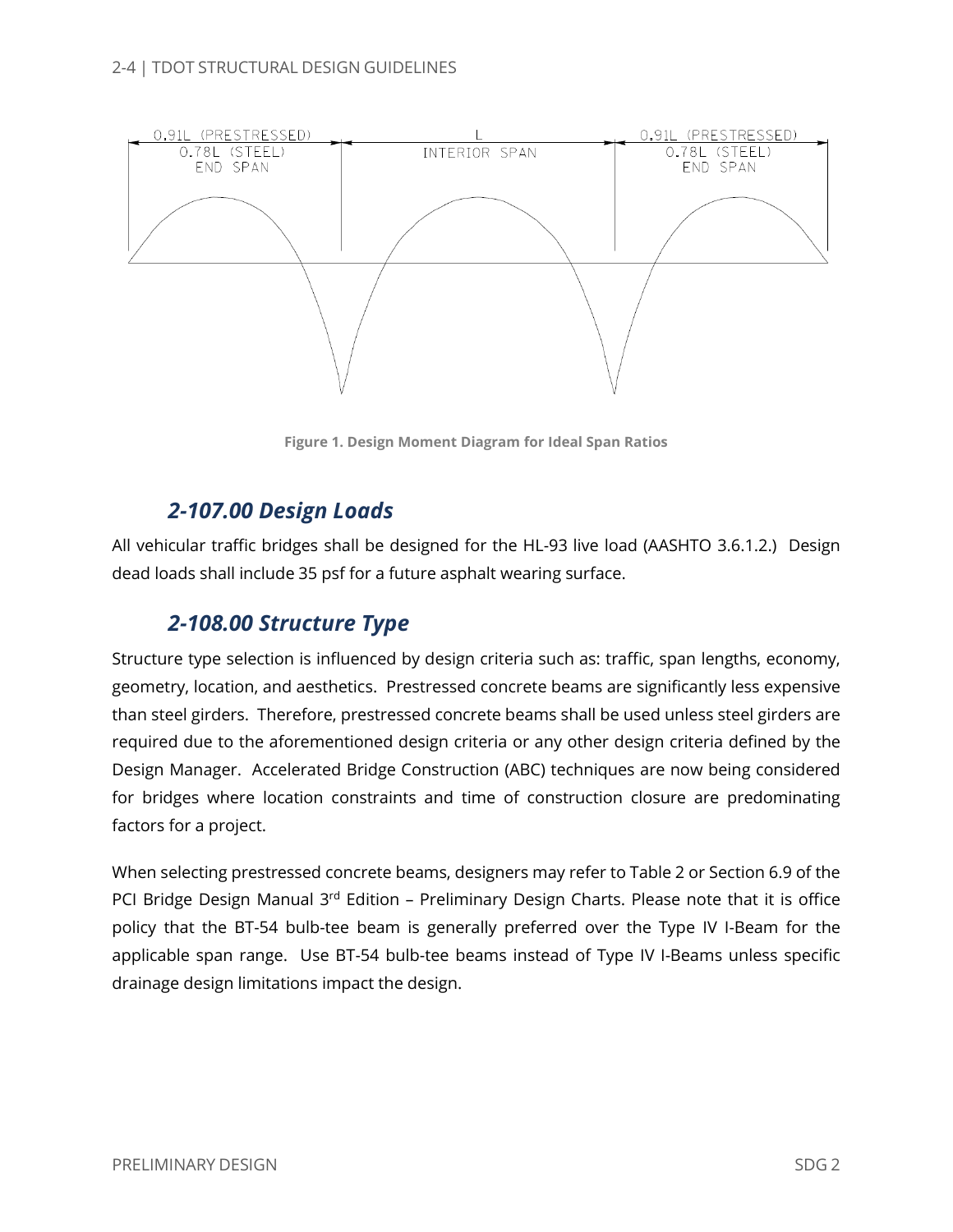#### 2-5 | TDOT STRUCTURAL DESIGN GUIDELINES

| <b>Beam Type</b> | <b>Size</b>                                 | <b>Depth</b> | <b>Approximate Span</b><br>Range |
|------------------|---------------------------------------------|--------------|----------------------------------|
|                  | Type I                                      | 28"          | 30' to 40'                       |
| AASHTO I-Beam    | Type II                                     | 36"          | 40' to 60'                       |
|                  | Type III                                    | 45"          | 60' to 80'                       |
|                  | Type IV                                     | 54"          | 80' to 100'                      |
| Box Beam         | Width: 36" or 48"<br>Varies from 12" to 66" |              | 30' to 120'                      |
|                  | <b>BT-54</b>                                | 54"          | 80' to 110'                      |
| Bulb-Tee         | BT-63                                       | 63"          | 100' to 130'                     |
|                  | BT-72                                       | 72"          | 120' to 150'                     |

**Table 2. Approximate Span Ranges for Various Beams**

For steel girders, the following guidelines are applicable:

- For spans up to approximately 100 feet, consider using rolled steel W-shaped girders first, but allow Contractors the option of substituting steel welded plate girders of equal size and strength.
- For spans over approximately 100 feet, consider steel welded plate girders first instead of rolled steel W-shaped girders. For longer spans, rolled steel W-shaped girders will not be an option.

The above recommendations are only approximate. The applicable span lengths are directly affected by the girder spacing. Generally, girder spacings between 8'-0" and 12'-0" are the most economical.

# <span id="page-8-0"></span>**Section 2 Hydraulic Crossings**

The Hydraulic Design Section of the Structures Division performs a hydraulic design for all hydraulic crossings with design flows exceeding 500 cfs for the 2% (1 in 50) design flood. The hydraulic layout shall be prepared by the Hydraulic Design Section and furnished to the Structural Design Section for use in preparing the preliminary layout. The hydraulic layout shall include: elevation view, plan view, general notes, grade sketch, low girder elevation, datum elevation, flood elevations, rip-rap type and limits, deck drains, end of bridge flumes, and other relevant information.

#### *2-201.00 Design Flood*

<span id="page-8-1"></span>The minimum design flood magnitude for hydraulic crossings is the 100-year frequency event for interstate routes and roads with 4 or more lanes as feasible. For state routes, the minimum design flood magnitude is the 10-year frequency event. The design flood is defined as the magnitude of flood wherein the flood elevation equals the overtopping elevation of the roadway.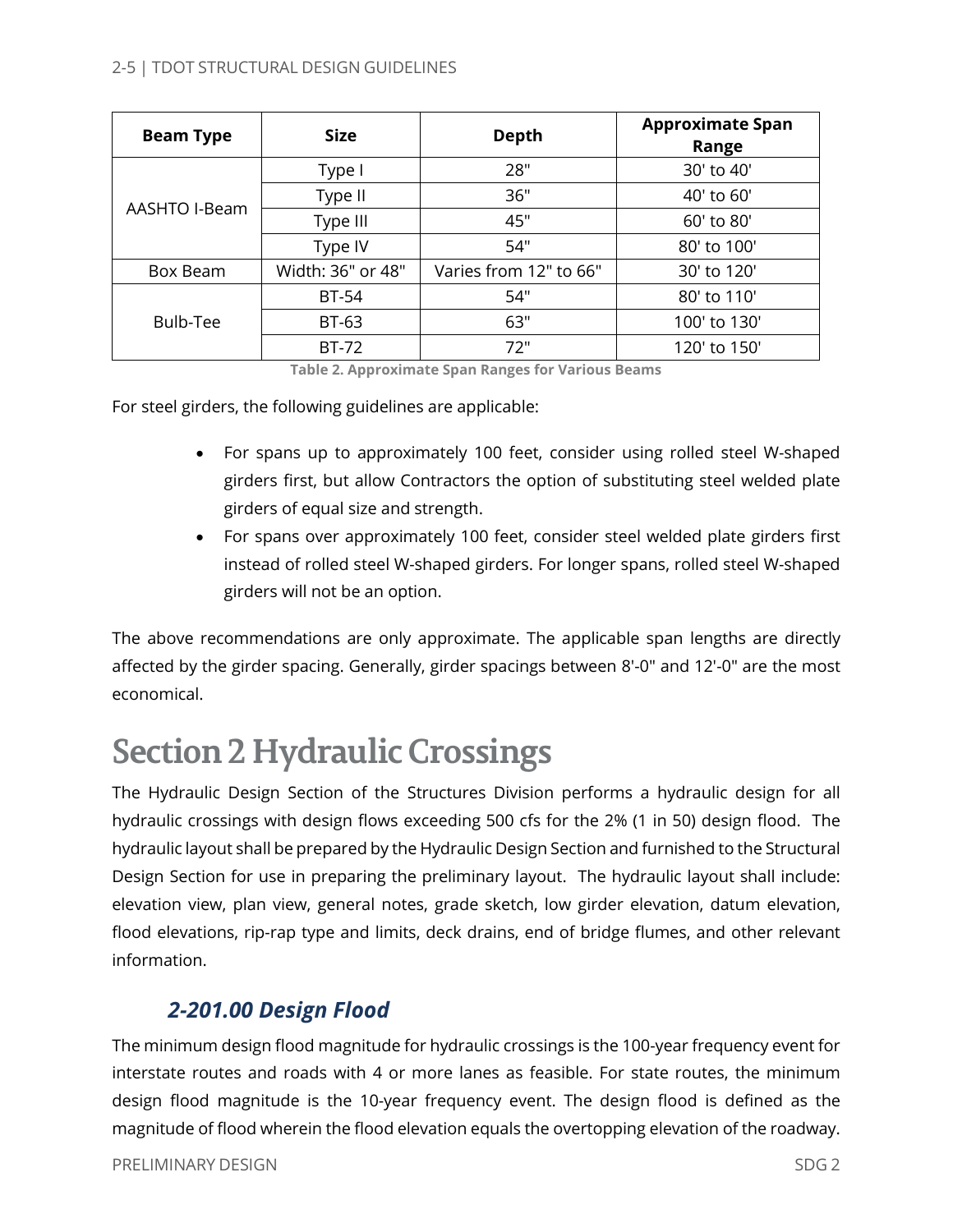An evaluation is made of the flood hazard to the roadway and the effect of the proposed crossing on the hazard to public safety, the environment, stream stability, and other property. Drainage facilities for secondary and/or low traffic volume systems may be based on lesser floods if the conditions of the site warrant lower standards. For additional information, see Chapter 3 of the TDOT Structural Design Guidelines and ["Design Procedures for Hydraulic Structures.](https://www.tn.gov/content/dam/tn/tdot/structures/hydraulic-design/thmall.pdf)"

### *2-202.00 Coordination of Work*

<span id="page-9-0"></span>A copy of all final preliminary layouts for hydraulic crossings shall be sent to the Hydraulic Design Section for review before being submitted to other Divisions for review. Changes made in span arrangements, pier locations, pier shapes, end fill locations, grades, etc. shall be discussed with the Hydraulic Design Section to determine if these details are critical factors for the preliminary layout since the original determinations were made with the benefit of field inspection, survey notes, and land use conditions not always available to the structural designer.

### *2-203-00 Footing Elevations at Hydraulic Crossings*

<span id="page-9-1"></span>The top of reinforced concrete footings shall be set two (2) feet below the design scour elevation with the following exceptions:

- If doing so would require rock excavation, set the bottom of footing on sound rock.
- If no scour elevation is shown on the plans, set the bottom of footing on sound rock or two feet below the bottom of the streambed.
- If other recommendations are given by the Hydraulic Design Section.

# <span id="page-9-2"></span>**Section 3 Roadway Grade Separations**

# *2-301.00 Bridge Lengths*

<span id="page-9-3"></span>Bridge lengths shall generally be established as the minimum length required by horizontal and vertical clearance controls and end slope conditions.

The slopes under each end of the bridge shall be 2H:1V (2:1) unless otherwise directed by the Geotechnical Section. In seismic design categories C and D, the Geotechnical Section may specify end slopes at the abutments flatter than 2:1 to ensure stability during a seismic event. Check for this information when the foundation report is submitted to the Structures Division.

In the interest of aesthetics and safety, it is advisable to eliminate median piers and end span piers whenever possible. In certain cases, the end span length can be reduced by replacing a negative 6:1 side slope (within the clear zone) with a positive 6:1 side slope and a drainage pipe instead of a ditch. A minimum vertical clearance of 14'-0" must still be provided over the 6:1 side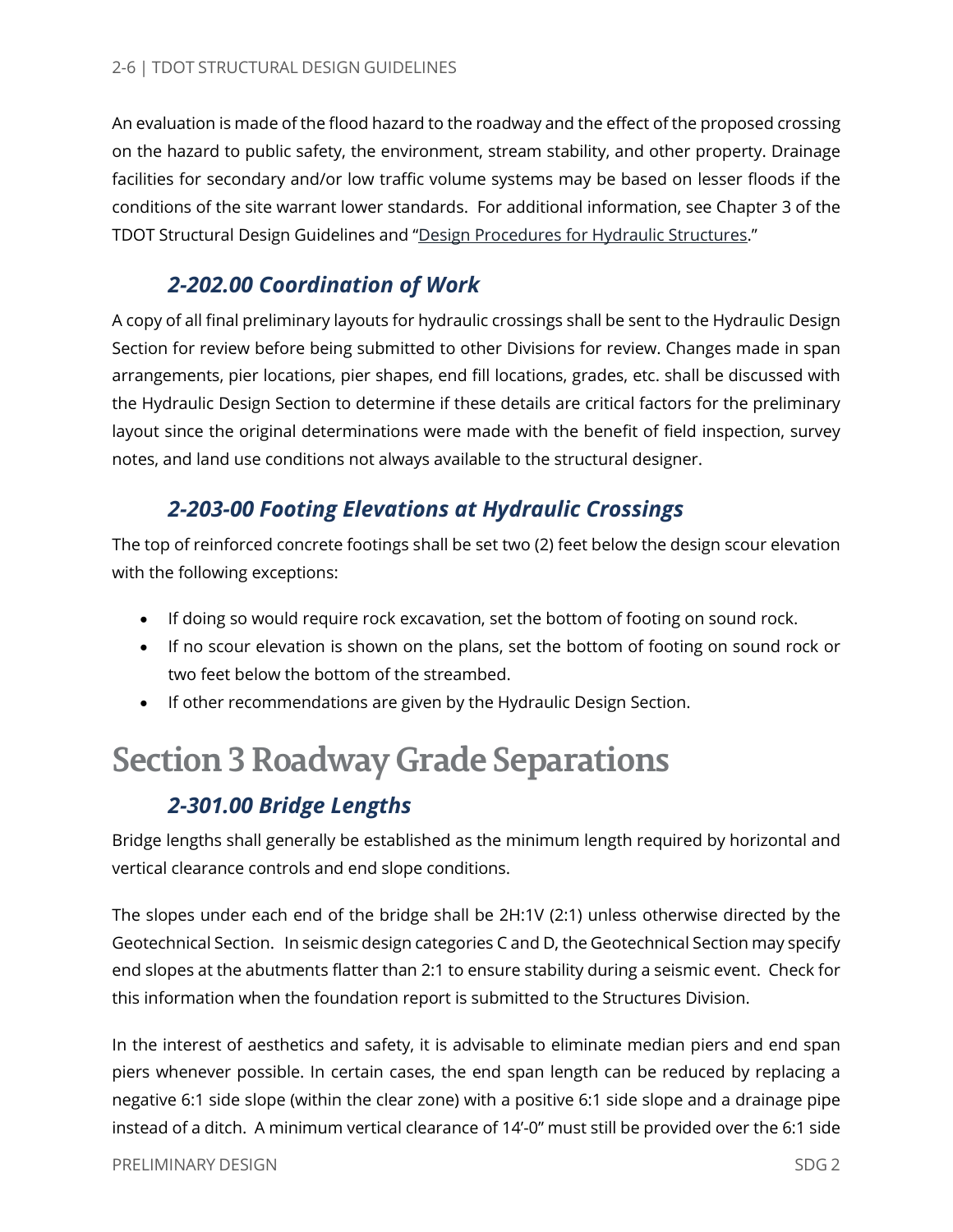slope within the clear zone. 2:1 slopes are considered non-recoverable and shall not be used inside the clear zone. See Roadway Standard Drawing RD11-SA-1 for more details.

#### *2-302.00 Vertical Clearances*

<span id="page-10-0"></span>The minimum vertical clearances shall be as given in Table 3, except see section 2-501.00 for the vertical clearance requirements for pedestrian bridges.

| <b>Type</b>                        | Minimum<br><b>Vertical</b><br>Clearance                                                                        | <b>Notes and References</b>                                                                                                                                                                                         |  |
|------------------------------------|----------------------------------------------------------------------------------------------------------------|---------------------------------------------------------------------------------------------------------------------------------------------------------------------------------------------------------------------|--|
| Interstates                        | $16' - 6''$                                                                                                    | Use 17'-0" for the minimum vertical clearance whenever the<br>additional 6" of clearance will not significantly impact the project.                                                                                 |  |
| <b>State Routes</b>                | $16' - 6''$                                                                                                    | https://www.tn.gov/content/dam/tn/tdot/roadway-<br>design/documents/design_guidelines/DG-C2.pdf                                                                                                                     |  |
| All Other<br>Roads                 | $16' - 6''$                                                                                                    | Lower clearances for low volume roads are allowed in certain<br>cases, but it requires a joint cost analysis justifying the need for<br>reduction in vertical clearance. Consult Project Development<br>about this. |  |
| Shared-Use<br>Paths                | https://www.tn.gov/content/dam/tn/tdot/roadway-<br>$10' - 0''$<br>design/documents/design_guidelines/DG-C3.pdf |                                                                                                                                                                                                                     |  |
| Equestrian<br>$12 - 0$ "<br>Trails |                                                                                                                | https://www.fs.fed.us/t-<br>d/pubs/htmlpubs/htm07232816/page07.htm#verti                                                                                                                                            |  |

**Table 3. Minimum Vertical Clearance Requirements**

The vertical clearances given in Table 3 shall be provided over all vehicular traffic lanes and shoulders. In addition to these requirements, a minimum vertical clearance of 14'-0" shall be provided to the edge of the clear zone for all roads, except see section 2-501.00 for pedestrian bridges.

### *2-303.00 Clear Zones*

<span id="page-10-2"></span><span id="page-10-1"></span>Contact the roadway designer to determine the clear zone to be used for each bridge location.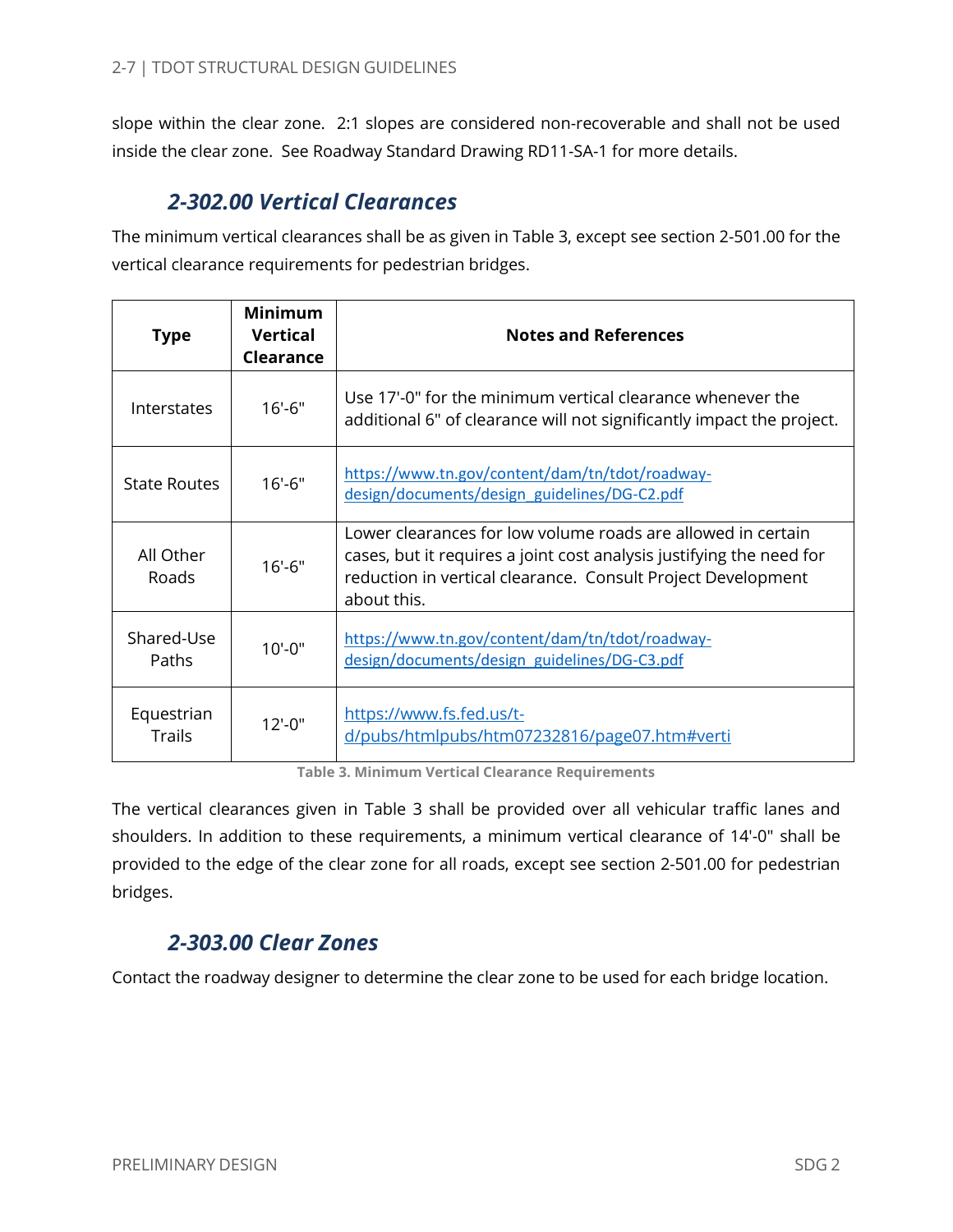# **Section 4 Railroad Crossings**

#### *2-401.00 General*

<span id="page-11-0"></span>All bridges over railroads shall have slope paving provided on the end slopes under each end of the bridge. Vertical and horizontal clearance requirements shall apply to current and future tracks. Verify if any future tracks are to be considered for the project. Protective fencing in accordance with [STD-8-5](https://www.tn.gov/content/dam/tn/tdot/roadway-design/documents/standard_drawings/structure_standard_drawings/current/new-structures/STD-8-5.pdf) shall be provided for all railroad crossings. Alternate fence details may be considered in urban areas at the request of local governments. This requires the approval of the Director.

#### *2-402.00 Vertical Clearance*

<span id="page-11-1"></span>The minimum vertical clearance for all current and future tracks shall be as required for the specific railroad crossed, but in no case shall be less than 23'-0" measured for a minimum of 6'-0" on both sides of the track centerline. The actual minimum vertical clearance shall be shown on the preliminary layout.

### *2-403.00 Horizontal Clearance*

<span id="page-11-2"></span>The minimum horizontal clearance for all current and future tracks shall be as required for the specific railroad crossed but shall not be less than 25'-0" measured along a line projected horizontally from the top of the highest rail to the side slope without approval of the Design Manager. In instances where 25'-0" of horizontal clearance cannot be reasonably provided, crash walls or piers of "heavy construction" shall be required and shall meet all the requirements of the railroad. The actual minimum horizontal clearances on each side of the tracks shall be shown on the preliminary layout.

### *2-404.00 Railroad Specific Criteria*

<span id="page-11-3"></span>Current policies for any railroad can be found on the railroad website or on the Structures Division SharePoint site.

#### <span id="page-11-4"></span>*2-404.01 Railroads Frequently Crossed*

- CSX Railroad
- Union Pacific Railroad
- Canadian National Railroad

Even though Sheet A3 of Appendix A in the CN Railroad design criteria permits a vertical clearance less than 23'-0", the minimum vertical clearance over CN Railroad shall be 23'-0".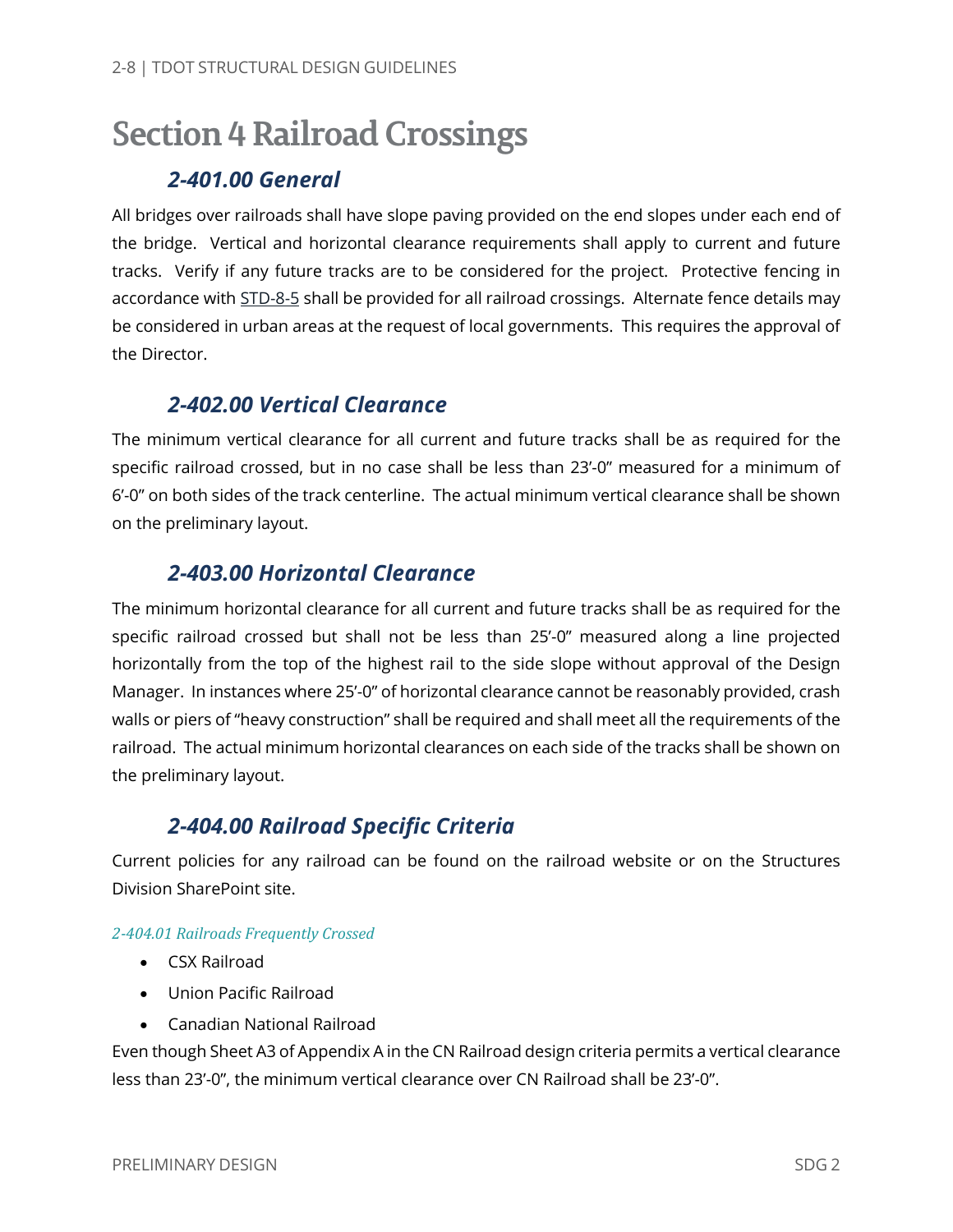• Norfolk Southern Railroad

Norfolk Southern Railroad requires a taller protective bridge fencing than some other railroad companies. See Appendix H.1 of the Norfolk Southern Railroad design criteria for more information.

#### <span id="page-12-0"></span>*2-404.02 Other Railroads*

- Burlington Northern Santa Fe Railway (BNSF)
- R.J. Corman Railroad/Tennessee Terminal (RJCK)
- Sequatchie Valley Switching Company (SQSC)
- South Central Tennessee Railroad (SCTR)
- Tennessee Southern Railroad (TSRR)
- Tennken Railroad (TKEN)
- Tyner Terminal Railroad (TYNT)
- Union City Terminal Railroad (UCTY)
- Walking Horse Railroad (WHRR)
- West Tennessee Railroad (WTNN)

The designer is responsible for researching the specific requirements of the railroad being crossed and designing to comply with those requirements. Contact [HQRailroadCoordinator@tn.gov](mailto:HQRailroadCoordinator@tn.gov) for additional information.

# <span id="page-12-1"></span>**Section 5 Pedestrian Bridges**

### *2-501.00 Clearances*

<span id="page-12-2"></span>Contact the roadway designer to determine the clear zone to be used at the location of the pedestrian bridge. The minimum vertical clearance shall be 17'-6" over the travel lanes and shoulders and 16'-6" to the edge of the clear zone.

### *2-502.00 Structure Type*

<span id="page-12-3"></span>Allowable structure types include those specified in Section 2-108.00, as well as prefabricated steel trusses. The minimum height of pedestrian railing shall be 42 inches, measured from the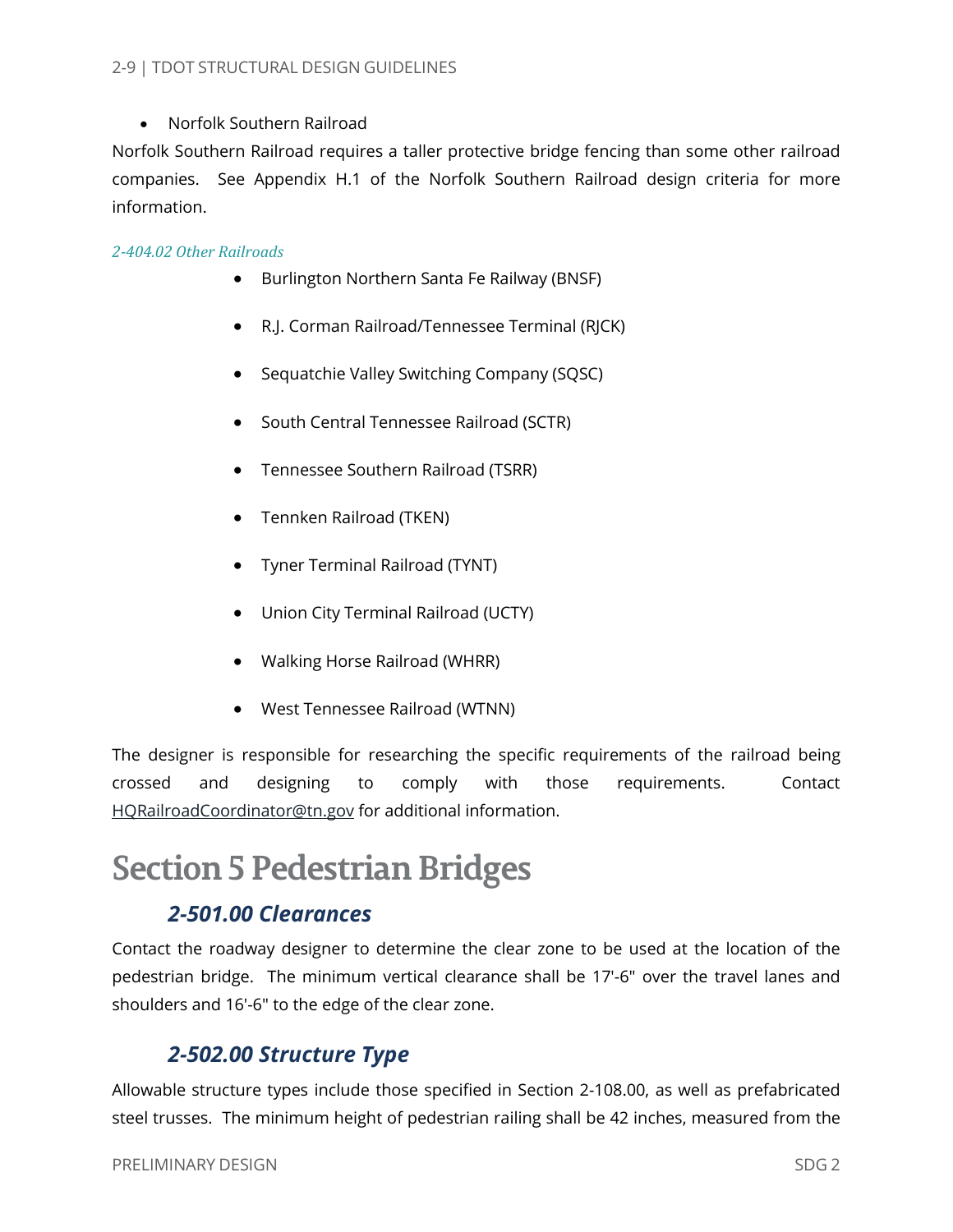top of the walkway (AASHTO 13.8.1). Additional pedestrian railing height may be required for some bridges and shall be evaluated on a case-by-case basis. Discuss this with the Design Manager.

### *2-503.00 Loading*

<span id="page-13-0"></span>See the AASHTO LRFD Bridge Design Specifications and the AASHTO LRFD Guide Specifications for Design of Pedestrian Bridges for information regarding loading.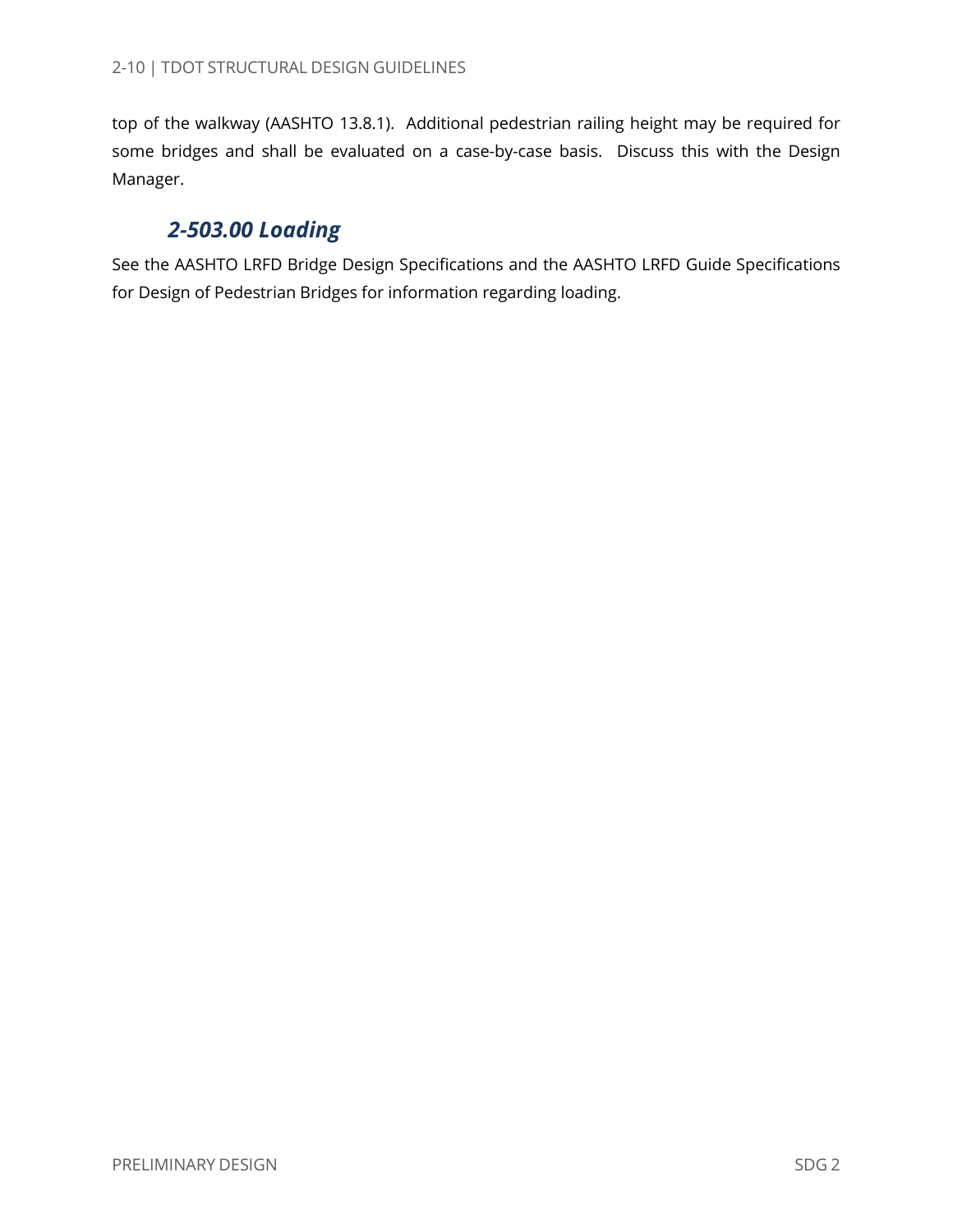# <span id="page-14-0"></span>**Appendix A. Preliminary Layout Checklist**

This checklist is a general guide and may not address every topic applicable to a specific bridge. Not all items will apply to every bridge. Draw the elevation view, plan view, and typical crosssection to scale. This is helpful for identifying conflicts so they can be resolved before the bridge is designed.

#### **ELEVATION VIEW**

- PLACE ELEVATION VIEW AT TOP LEFT HAND SIDE OF THE SHEET.
- \_\_\_\_\_\_LABEL ACTUAL MIN. VERT. CLEARANCE AND GIVE REQUIRED MIN. VERT. CLEARANCE.
- \_\_\_\_\_\_LABEL APPROXIMATE EXISTING GROUNDLINE.
- LABEL BEGINNING AND END OF BRIDGE AND C.L. OF BENTS/PIERS WITH C.L. STA. & F.G. ELEVATIONS
- \_\_\_\_\_\_LABEL SPAN LENGTHS.
- LABEL TOTAL LENGTH OF BRIDGE.
- \_\_\_\_\_\_LABEL SLOPES (e.g., 2:1) AND IDENTIFY AS ORIENTED AT RIGHT ANGLE TO ABUTMENT.
- LABEL BENTS/PIERS WITH "F" TO DENOTE FIXED.
- LABEL ABUTMENTS WITH "I" TO DENOTE INTEGRAL OR "E" TO DENOTE EXPANSION JOINT.
- \_\_\_\_\_\_LABEL TOTAL JOINT OPENING AND TYPE. (EXAMPLE 1: 12" MODULAR EXPANSION JOINT, EXAMPLE 2: 4" STRIP-SEAL EXPANSION JOINT)
- \_\_\_\_\_\_LABEL SCALE.
- \_\_\_\_\_\_SHOW F.G. LINE.
- SHOW BENTS/PIERS WITHOUT FOOTINGS.
- \_\_\_\_\_\_LABEL AT LEAST 100 FT. STATION MARKS (STRAIGHT BRIDGES ONLY). FOR CURVED BRIDGES, ADD THE FOLLOWING NOTE:
	- NOTE: ELEVATION VIEW IS PROJECTED FROM PLAN VIEW BELOW. DIMENSIONS MAY NOT BE THE SAME AS THE NOTED SCALE.
- \_\_\_\_\_\_LABEL 5-10 FT. ELEVATION MARKS ALONG THE LEFT-HAND MARGIN.
- LABEL SLOPE PROTECTION.
- \_\_\_\_\_\_LABEL LOW GIRDER ELEVATION FOR HYDRAULIC CROSSINGS.
- SHOW ABUTMENTS ON EITHER PILES OR ROCK.
- LABEL DATUM, NORMAL POOL, 100 YR. FLOOD, ETC. ELEVATIONS.
- \_\_\_\_\_\_LABEL AND HATCH ALL EXCAVATION TO BE PAID FOR AS A ROADWAY ITEM.

#### **PLAN VIEW**

- \_\_\_\_\_\_ASK THE ROADWAY DESIGNER IF THEY CAN MOVE ANY CURVES AND SUPERELEVATION TRANSITIONS OFF THE BRIDGE.
- PLACE PLAN VIEW UNDER ELEVATION VIEW.
- \_\_\_\_\_\_LABEL LOCATION OF MINIMUM VERTICAL CLEARANCE.
- \_\_\_\_\_\_LABEL REQUIRED AND ACTUAL MIN. HORIZONTAL CLEARANCE FOR RAILROAD CROSSINGS ONLY.
- LABEL RAILROAD R.O.W. LINES FOR RAILROAD CROSSINGS.
- \_\_\_\_\_\_LABEL BEGINNING OF BRIDGE, C. L. BENT/PIER, AND END OF BRIDGE STATIONS.
- \_\_\_\_\_\_LABEL SKEW.
- LABEL EQUATIONS IDENTIFYING STATIONS OF INTERSECTING CENTERLINES.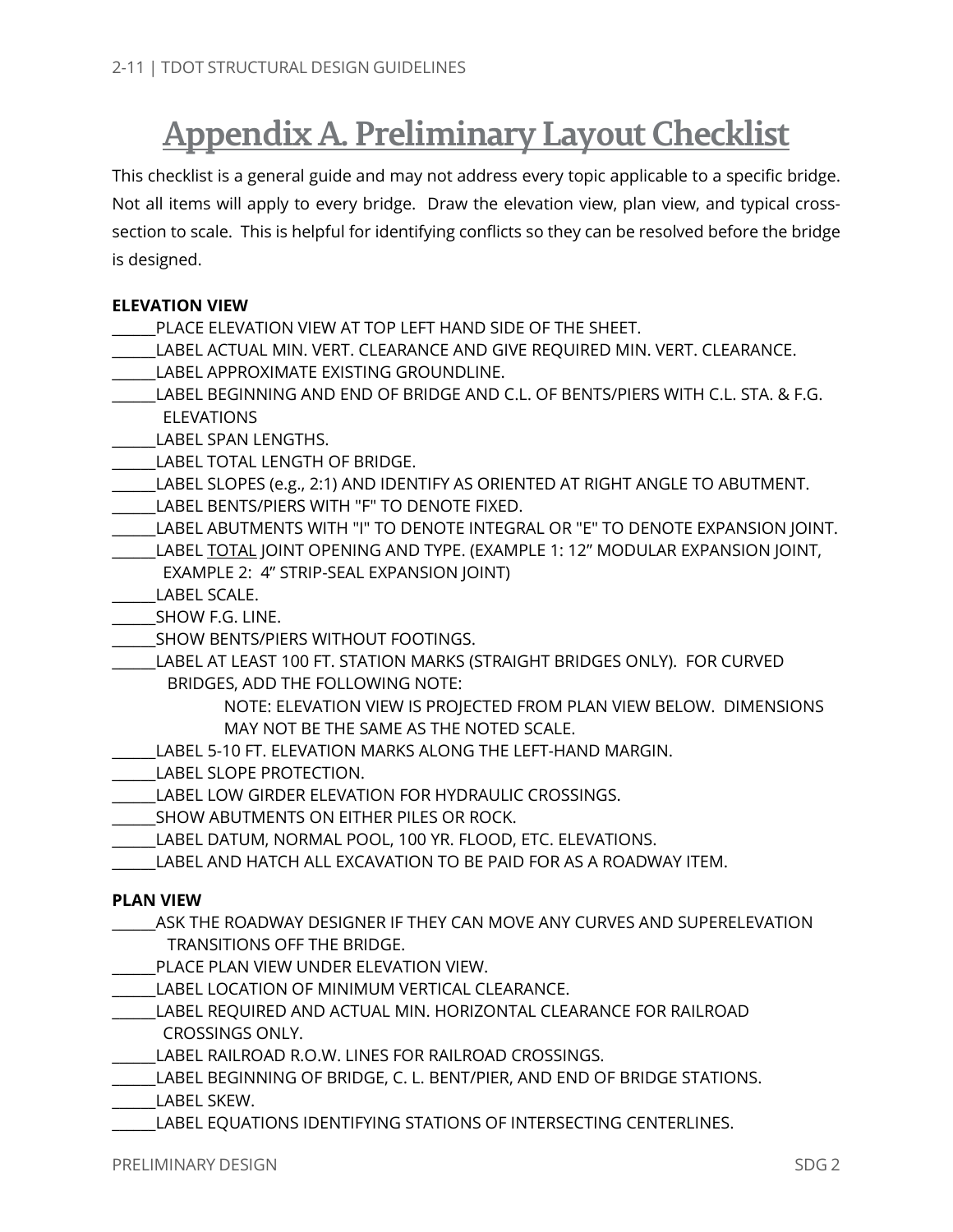\_\_\_\_\_\_LABEL BEARINGS.

- \_\_\_\_\_\_SHOW BERM AND LABEL WIDTH (usually 4'-0".)
- SHOW ABUTMENTS (INCLUDING WINGS.)
- \_\_\_\_\_\_SHOW PIERS/BENTS BUT NOT FOOTINGS.
- LABEL C. L. SURVEY (WITH TICK MARKS) AND FINISHED GRADE LINE OF ROADWAY(S).
- LABEL LANE, SHOULDER, SIDEWALK, AND ROADWAY WIDTHS.
- \_\_\_\_\_\_LABEL 24'-0" PAVEMENT AT BRIDGE ENDS FOR ROADWAY WIDTHS ≥ 30 FT. AND ALL RAMP BRIDGES.
- \_\_\_\_\_\_SHOW NORTH ARROW.
- \_\_\_\_\_\_LABEL END OF BRIDGE FLUMES AND DECK DRAINS AS DESIGNED BY HYDRAULICS. AND CHECK FOR ANY DUMPING CONFLICTS.
- \_\_\_\_\_\_LABEL PC, PT, TS, SC, CS, AND ST (AS APPLICABLE) WHEN HORIZONTAL CURVES ARE PRESENT.

\_\_\_\_\_\_LABEL SCALE.

- \_\_\_\_\_\_SHOW EXISTING BRIDGE TO BE REPLACED (DASHED LINES) INCLUDING CENTERLINES OF EXISTING BENTS.
- ADD THE FOLLOWING NOTE FOR BRIDGE REPLACEMENTS:

 EXISTING BRIDGE NO. (BR. LOC. NO.) AND APPROACHES TO BE REMOVED TO NATURAL GROUND BETWEEN STATIONS  $\qquad \qquad \pm$  AND  $\qquad \qquad \pm$ .

- \_\_\_\_\_\_LABEL EXISTING AND PROPOSED UTILITIES ON OR NEAR BRIDGE, SUCH AS GAS, WATER, SEWER, TELEPHONE, AND FIBER OPTIC LINES.
- \_\_\_\_\_\_LABEL 2'-0" SOD STRIP OR EROSION CONTROL FABRIC. (Normally this only used for non hydraulic crossings.)
- LABEL SLOPE PROTECTION AND THICKNESS. (For all grade crossings with rip-rap slope protection, add "SEE STD. DWG. NO. RD11-SA-1" to label. For hydraulic crossings, the Hydraulic Design Section will dictate when this note should be added.)
- \_\_\_\_\_\_CHECK FOR ANY CONFLICTS WITH EXISTING SUBSTRUCTURES AND ANY UTILITIES THAT WILL NOT BE RELOCATED.

#### **TYPICAL CROSS-SECTION**

- \_\_\_\_\_\_LABEL OUT-TO-OUT WIDTH OF DECK.
- SHOW SUPERSTRUCTURE AND BENT/PIER WITHOUT FOOTING.
- \_\_\_\_\_\_SHOW POSITION OF EXISTING BRIDGE (OUT-TO-OUT) AND REFERENCE TO C.L. SURVEY.
- \_\_\_\_\_\_SHOW PARAPETS/BRIDGE RAILS AND LABEL WIDTH.
- \_\_\_\_\_\_LABEL C.L. BEAMS; LABEL BEAM TYPE AND SIZE
- \_\_\_\_\_\_LABEL C.L. SURVEY AND F.G. LINE.
- \_\_\_\_\_\_LABEL CANTILEVER DIMENSION (MEASURED FROM EDGE OF SLAB TO C.L. OF EXTERIOR GIRDERS.)
- LABEL C.L. SPACING OF GIRDERS.
- \_\_\_\_\_\_LABEL C.L. OF COLUMN(S)
- \_\_\_\_\_\_LABEL DEPTH(S) OF CAP BEAM.
- \_\_\_\_\_\_LABEL CANTILEVER OF CAP BEAM.
- \_\_\_\_\_\_LABEL COLUMN DIAMETER OR WIDTH.
- \_\_\_\_\_\_LABEL COLUMN SPACING FOR MULTIPOST BENTS. FOR SKEWED BRIDGES, ADD NOTE
	- THAT DIMENSIONS ARE MEASURED ALONG C.L. BENT/PIER.
- \_\_\_\_\_\_LABEL CROSS-SLOPE OF ROADWAY AND SIDEWALKS.
	- \_\_\_\_\_\_LABEL SIDEWALK DEPTH AT EDGE.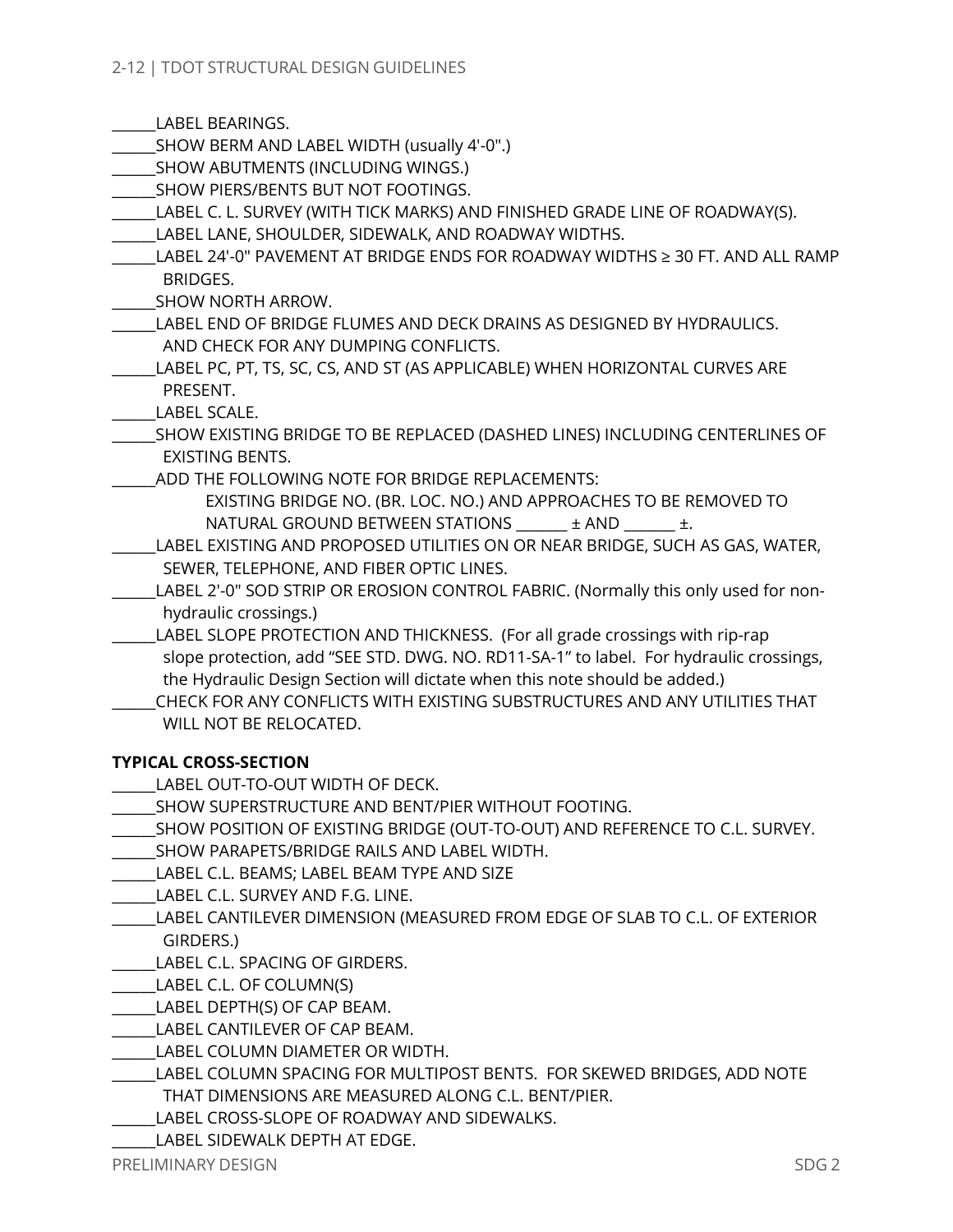\_\_\_\_\_\_LABEL SLAB DEPTH.

LABEL DEPTH OF SLAB + FILLER AT SUPPORTS FOR PRESTRESSED CONCRETE BEAMS AND STEEL ROLLED GIRDERS.

LABEL DEPTH OF SLAB + FILLER + TOP FLANGE FOR STEEL WELDED PLATE GIRDERS.

-PHASE CONSTRUCTION

LABEL PHASES OF STAGE CONSTRUCTION AND OUT-TO-OUT WIDTHS.

\_\_\_\_\_\_LABEL PHASE CONSTRUCTION JOINTS.

\_\_\_\_\_\_LABEL PORTABLE BARRIER RAIL [\(T-WZ-PCB2\)](https://www.tn.gov/content/dam/tn/tdot/roadway-design/documents/standard_drawings/roadway_standard_drawings/current/design---traffic-control/work-zones/TWZPCB2.pdf) AND CLEAR DISTANCE TO PHASE CONSTRUCTION JOINT. SEE STRUCTURAL DESIGN MEMORANDU[M SDM-22-01](https://www.tn.gov/content/dam/tn/tdot/structures/SDM-22-01-Use_of_Portable_Barrier_Rail_03072022.pdf) FOR MORE INFORMATION.

LABEL NUMBER OF LANES AND WIDTH AVAILABLE TO TRAFFIC BOUNDED BY PORTABLE BARRIER RAIL.

#### **TRANSITION SKETCH**

\_\_\_\_\_\_LABEL CROSS-SLOPES WITH STATIONS.

#### **GRADE SKETCH**

\_\_\_\_\_\_LABEL PVC, PVI, AND PVT STATIONS AND F.G. ELEVATIONS.

\_\_\_\_\_\_LABEL GRADES (%).

\_\_\_\_\_\_LABEL LENGTH OF VERTICAL CURVE.

DRAW BOTH GRADE SKETCHES FOR A GRADE SEPARATION.

\_\_\_\_\_\_LABEL GRADE SKETCHES WITH CORRESPONDING ROAD NAMES.

LABEL APPROXIMATE LOCATION OF PROPOSED BRIDGE.

#### **CURVE DATA**

- \_\_\_\_\_\_PI STATION
- \_\_\_\_\_\_N COORDINATE
- \_\_\_\_\_\_E COORDINATE
- $\triangle$  OR  $\Delta$ <sub>S</sub>
- $\_\_\theta$
- $\Delta_{\mathsf{c}}$
- $\Box$ D OR D<sub>c</sub>
- $R_{c}$ R OR R<sub>c</sub>
- $L$  OR  $L_c$
- $\overline{\phantom{a}}$  T OR T<sub>s</sub>  $\_\_\_\_\_\$
- $SE$  (FT./FT.)
- \_\_\_\_\_\_DESIGN SPEED
- 

\_\_\_\_\_\_TRANS. LENGTH

#### **HYDRAULIC DATA**

\_\_\_\_\_\_DRAINAGE AREA

\_\_\_\_\_\_DESIGN DISCHARGE

\_\_\_\_\_\_WATER AREA PROVIDED BELOW ELEV.

- \_\_\_\_\_\_VELOCITY
- $_{\rm BACKWATER}$

PRELIMINARY DESIGN SOG 2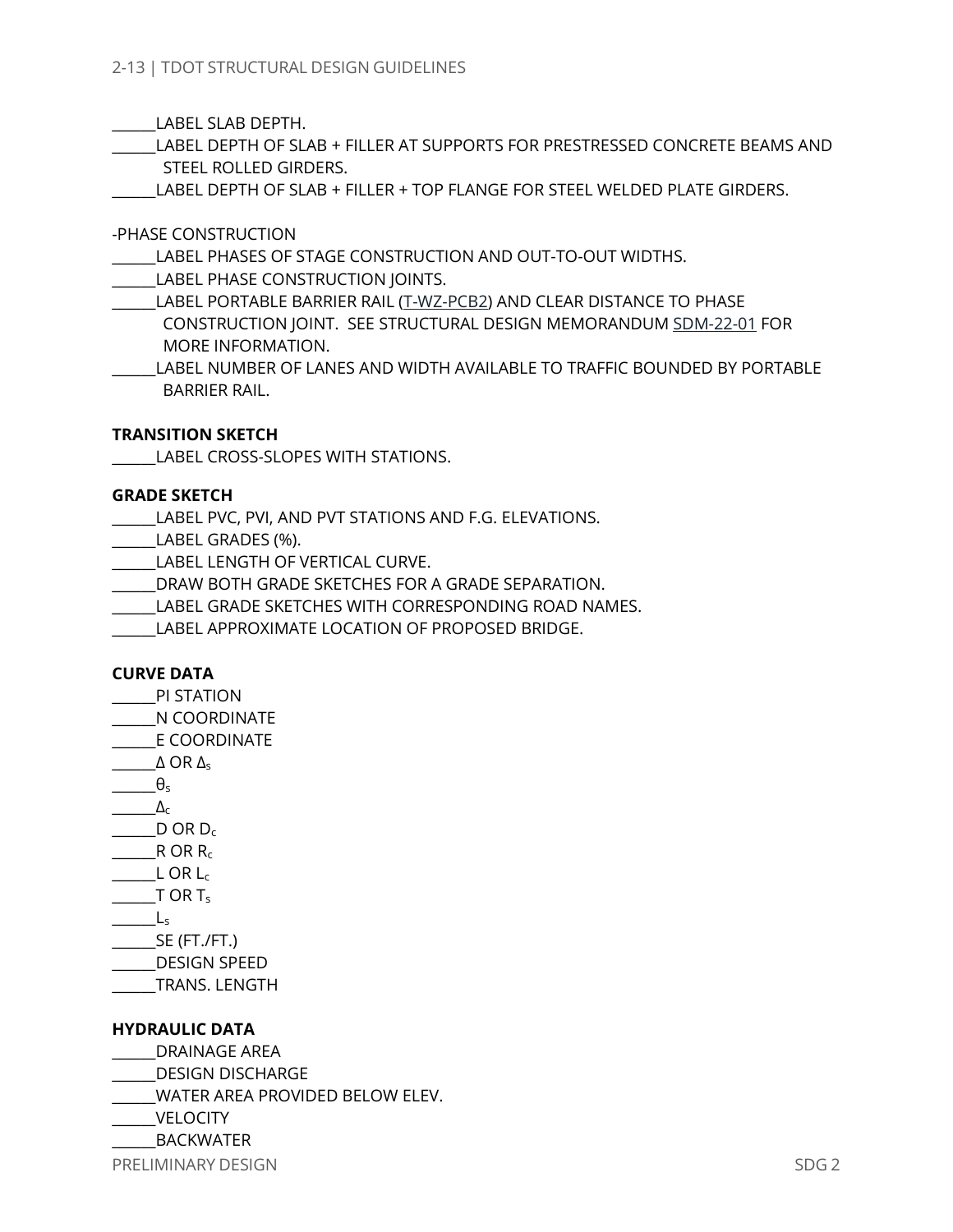\_\_\_\_\_\_RDY. OVERTOPPING ELEV.

\_\_\_\_\_\_DISCHARGE

#### **GENERAL NOTES**

- \_\_\_\_\_\_CONSTRUCTION SPECIFICATIONS: TENNESSEE DEPARTMENT OF TRANSPORTATION STANDARD SPECIFICATIONS FOR ROAD AND BRIDGE CONSTRUCTION (JANUARY 1, 2021 EDITION.)
- \_\_\_\_\_\_ DESIGN SPECIFICATIONS: 9TH EDITION (2020) AASHTO LRFD BRIDGE DESIGN SPECIFICATIONS AND THE 2ND EDITION (2011) AASHTO GUIDE SPECIFICATIONS FOR LRFD SEISMIC BRIDGE DESIGN WITH INTERIMS.
- $\Box$  LOADING: HL-93 LIVE LOADING; SEISMIC CATEGORY " $\Box$ " WITH As =  $\Box$ , S $_{\text{DS}}$  =  $\Box$ , S $_{\text{D1}}$  =  $\Box$  (1000 YEAR RETURN PERIOD); DEAD LOADS TO INCLUDE 35 LB/SQ. FT. FOR FUTURE WEARING SURFACE.
- \_\_\_\_\_\_SUPERSTRUCTURE: TO CONSIST OF \_\_\_ SPANS OF CONTINUOUS \_\_\_\_\_\_\_\_\_\_ (Specify beam type and size) WITH COMPOSITE CONCRETE SLAB.
- \_\_\_\_\_\_CONCRETE: CLASS A f'c=3000 PSI, CLASS D f'c=4000 PSI FOR BRIDGE DECK. (Specify class DS instead of class D for bridges on an interstate or any bridge with at least 4 lanes.)
- REINFORCING STEEL: TO BE ASTM A615 GRADE 60 UNLESS NOTED OTHERWISE. EPOXY COAT ALL SLAB STEEL.
- \_\_\_\_\_\_BRIDGE DECK SURFACE FINISH: TO BE IN ACCORDANCE WITH METHOD\_\_\_ IN ARTICLE 604.22 OF THE STANDARD SPECIFICATIONS. (See Bridge Plans Note 8. Use method "1" for roadway design speeds less than 40 mph and "3" for all others.)
- USE GRAAPETS OR BRIDGE RAILS). (Specify STD-1-1SS, STD-7-1, STD-11-1, STD-11-2, STD-11-3, OR STD-11-4.)
- \_\_\_\_\_\_TEXTURE COATING: TO BE GRAY (36440) EXCEPT TRAFFIC FACE AND TOP OF PARAPET TO BE WHITE (37886). (Use for STD-1-1SS parapets.)
- \_\_\_\_\_\_ TEXTURE COATING: TO BE GRAY (36440) EXCEPT ENTIRE (PARAPET OR BRIDGE RAIL) TO BE WHITE (37886). (Use for STD-11-1 parapets and STD-11-2, STD-11-3, and STD-11-4 bridge rails.)
- \_\_\_\_\_\_EXCAVATION: TO BE BASED ON (FINAL PROFILE OR EXISTING GROUND) AT ABUTMENTS AND (FINAL PROFILE OR EXISTING GROUND) AT (BENTS OR PIERS).
- See Bridge Plans Notes 52-54 for the appropriate rip-rap note. Consult with the Hydraulic Design Section if the appropriate note is not already on the hydraulic layout.
- \_\_\_\_\_\_REINFORCED CONCRETE SLOPE PAVING SHALL BE IN ACCORDANCE WITH SECTION 709 OF THE STANDARD SPECIFICATIONS AND SHALL BE MEASURED AND PAID FOR UNDER ITEM NO. 709-04, C.Y.
- \_\_\_\_\_\_FLUMES AT BRIDGE ENDS ARE (REQUIRED/NOT REQUIRED.) (Give the Hydraulic Design Section a copy of the preliminary layout to determine this.)
- BRIDGE DECK DRAINS ARE (REQUIRED/NOT REQUIRED.) (Give the Hydraulic Design Section a copy of the preliminary layout to determine this.)
- REMOVE EXISTING BRIDGE (BR. LOC. NO.) AND APPROACHES AFTER THE CONSTRUCTION OF PHASE I. INSTALL \_\_\_-TON WEIGHT LIMIT SIGNS AT EACH END OF THE EXISTING BRIDGE AND MAINTAIN TRAFFIC DURING CONSTRUCTION OF PHASE I. (Talk to the Design Manager about this.)
- \_\_\_\_\_\_EXISTING BRIDGE DESCRIPTION: (length, out-to-out width, type of construction (e.g., 2 SPANS AT 28'-6" CONTINUOUS CONCRETE DECK GIRDER BRIDGE WITH CONCRETE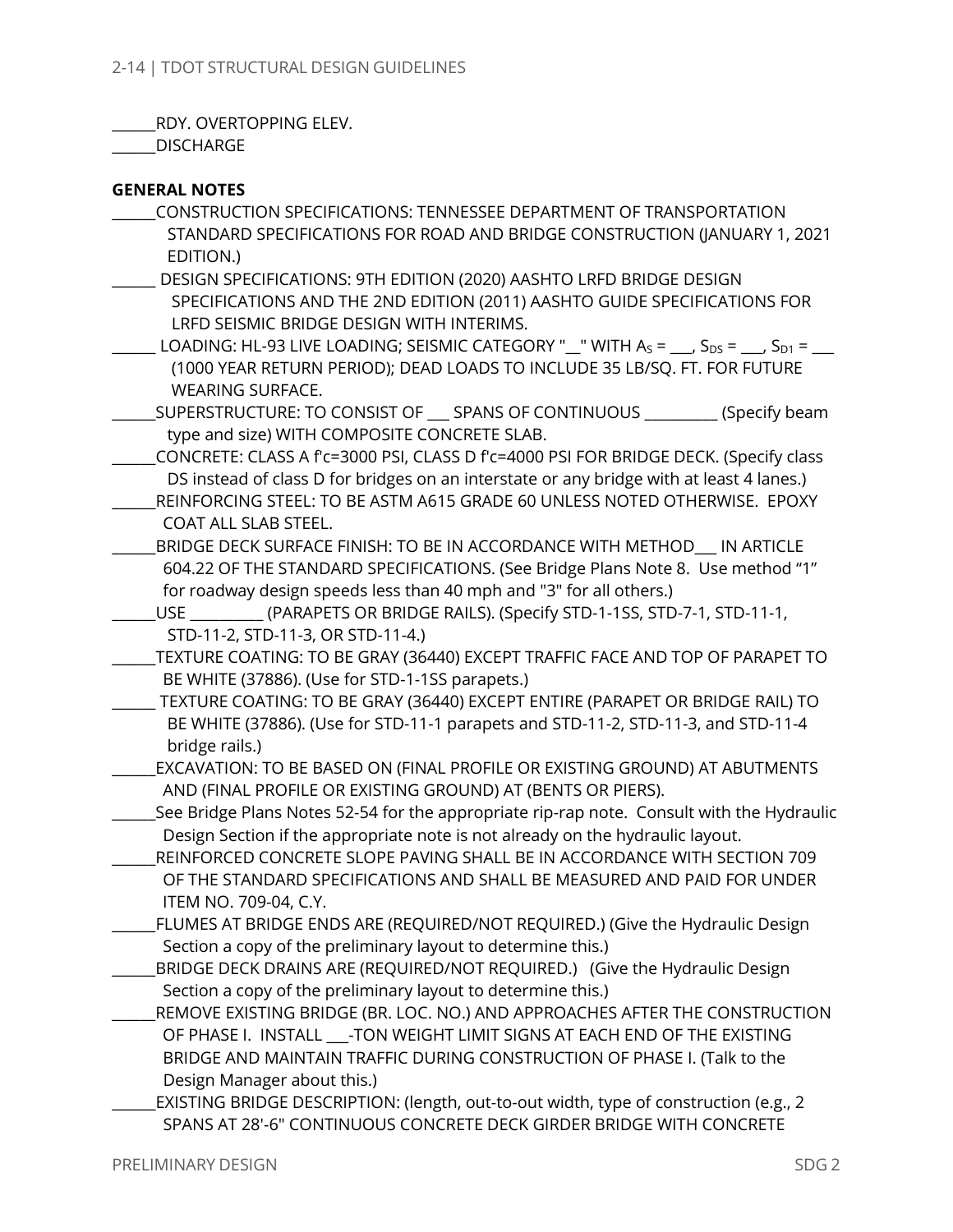SUBSTRUCTURES.), federal bridge I.D. no., existing layout dwg. no.)

\_\_\_\_\_\_Add Bridge Plans Notes 60-62 as applicable for lead and/or chromates on the existing bridge.

Add Bridge Plans Note 64 when existing bridge contains ACM (asbestos containing materials).

#### **RAMP TAPER DETAILS**

- \_\_\_\_\_\_BEGIN TAPER STA.
- \_\_\_\_\_\_END TAPER STA.
- \_\_\_\_\_\_BEGINNING OF BRIDGE STA.
- END OF BRIDGE STA.
- \_\_\_\_\_\_CENTERLINE OR F.G. LINE
- \_\_\_\_\_\_WIDTH AT BEGINNING OF TAPER
- \_\_\_\_\_\_ADJACENT LANE WIDTH

#### **INFORMATION IN AND AROUND TITLE BLOCK**

- -BESIDE TITLE BLOCK
- \_\_\_\_\_\_DESIGN SPEED
- \_\_\_\_\_\_ADT FOR DESIGN YEAR\_\_\_\_
- \_\_\_\_\_\_ROADWAY WIDTH

PARAPET/BRIDGE RAIL TYPE

- -TITLE BLOCK
- \_\_\_\_\_\_BRIDGE NO.\_\_\_
- \_\_\_\_\_\_LABEL "PRELIMINARY LAYOUT".
- \_\_\_\_\_\_CROSSING, \_\_\_OVER\_\_\_
- \_\_\_\_\_\_BR. I.D. NO. (Request from Becky Hayworth or Steven Paulson.)
- \_\_\_\_\_\_STA. OF MIDPOINT FOR HYDRAULIC CROSSINGS OR STA. OF INTERSECTION OF ROADS
- \_\_\_\_\_\_LOG MILE (Use only if the log mile is given in the project termini in PPRM. This is usually only for bridge and approach projects.)
- \_\_\_\_\_\_COUNTY

\_\_\_\_\_\_YEAR

- -BELOW TITLE BLOCK
- \_\_\_\_\_\_QUANTITY OF CLASS "\_\_" MACHINED RIP-RAP (Locate this in the bottom-right border margin.)

#### **INFORMATION IN AND AROUND REVISION BLOCK**

-ABOVE REVISION BLOCK

\_\_\_\_\_\_PIN NO.

\_\_\_\_\_\_P.E. NO.

-IN REVISION BLOCK

\_\_\_\_\_\_PROJECT NO.

- \_\_\_\_\_\_YEAR (Use the year the preliminary layout will be distributed for review.)
- $\Box$  SHEET NO. (e.g., 1 of 2)